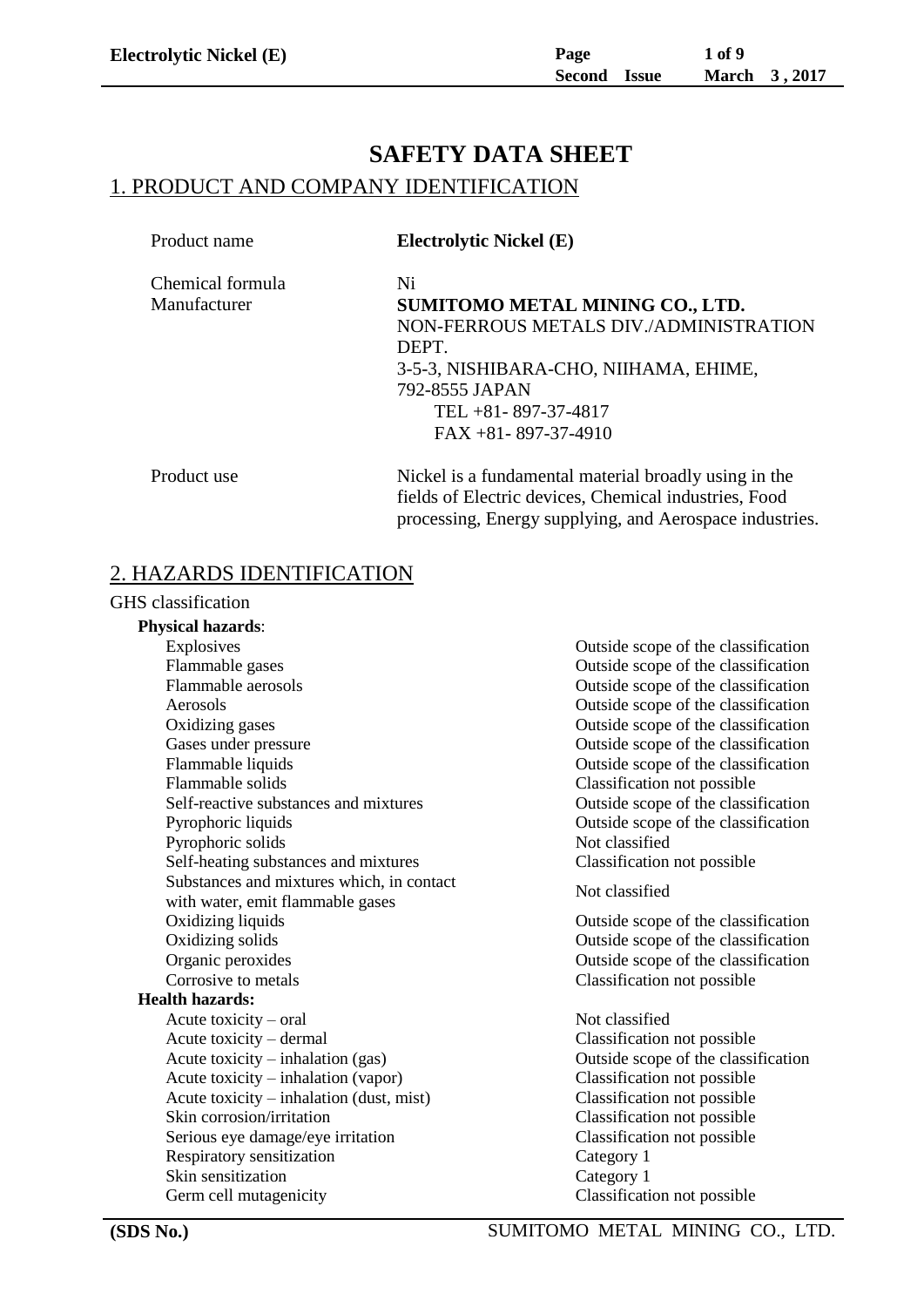| <b>Electrolytic Nickel (E)</b>                                | 2 <sub>of</sub> 9<br>Page<br>Second Issue<br>March 3, 2017      |
|---------------------------------------------------------------|-----------------------------------------------------------------|
|                                                               |                                                                 |
| Carcinogenicity                                               | Category 2                                                      |
| Reproductive toxicity                                         | Classification not possible                                     |
| Specific target organ toxicity (single exposure)              | (Respiratory)<br>Category<br>$\mathbf{1}$<br>organs,<br>kidney) |
| Specific target organ toxicity (repeated exposure)            | Category 1 (Respiratory organs)                                 |
| Aspiration hazard                                             | Classification not possible                                     |
| <b>Environmental hazards:</b>                                 |                                                                 |
| Hazardous to the aquatic environment<br>- short-term (Acute)  | Classification not possible                                     |
| Hazardous to the aquatic environment<br>- long-term (Chronic) | Category 4                                                      |
| Hazardous to the ozone layer                                  | Classification not possible.                                    |

### **HAZARDS EXCLUDED FROM THE GHS CLASSIFICATION CATEGORIES PHYSICAL HAZARDS:**

 ・ Nickel powder is flammable. In case of fire, may generate hazardous fume. The particle may diffuse in air and form explosive mixture.

### **HEALTH HAZARDS**

- ・ If inhaled fume, may cause pneumonia.
- ・ If in eyes, may cause erythema.
- ・ If on skin: may cause contact dermatitis.
- ・ If inhaled; may cause cough..

#### **PICTOGRAM**



**SIGNAL WORD** DANGER

### **HAZARD STATEMENT**

- ・ H334-May cause allergy or asthma symptoms or breathing difficulties if inhaled.
- H317-May cause an allergic skin reaction.
- H351-Suspected of causing cancer.<br>• H370-Causes damage to respirators
- H370-Causes damage to respiratory organs and kidney.
- H372-Causes damage to respiratory organs through prolonged or repeated exposure.
- H413-May cause long lasting harmful effects to aquatic life.

### **PRECAUTIONARY STATEMENTS**

〔Prevention〕

- ・ P201-Obtain special instructions before use.
- P202-Do not handle until all safety precautions have been read and understood.<br>• P284-In case of inadequate ventilation wear respiratory protection as specified
- P284-In case of inadequate ventilation wear respiratory protection as specified by the manufacturer, supplier or the competent authority.
- P260-Do not breathe dust or fume.
- P270-Do not eat, drink or smoke when using this product.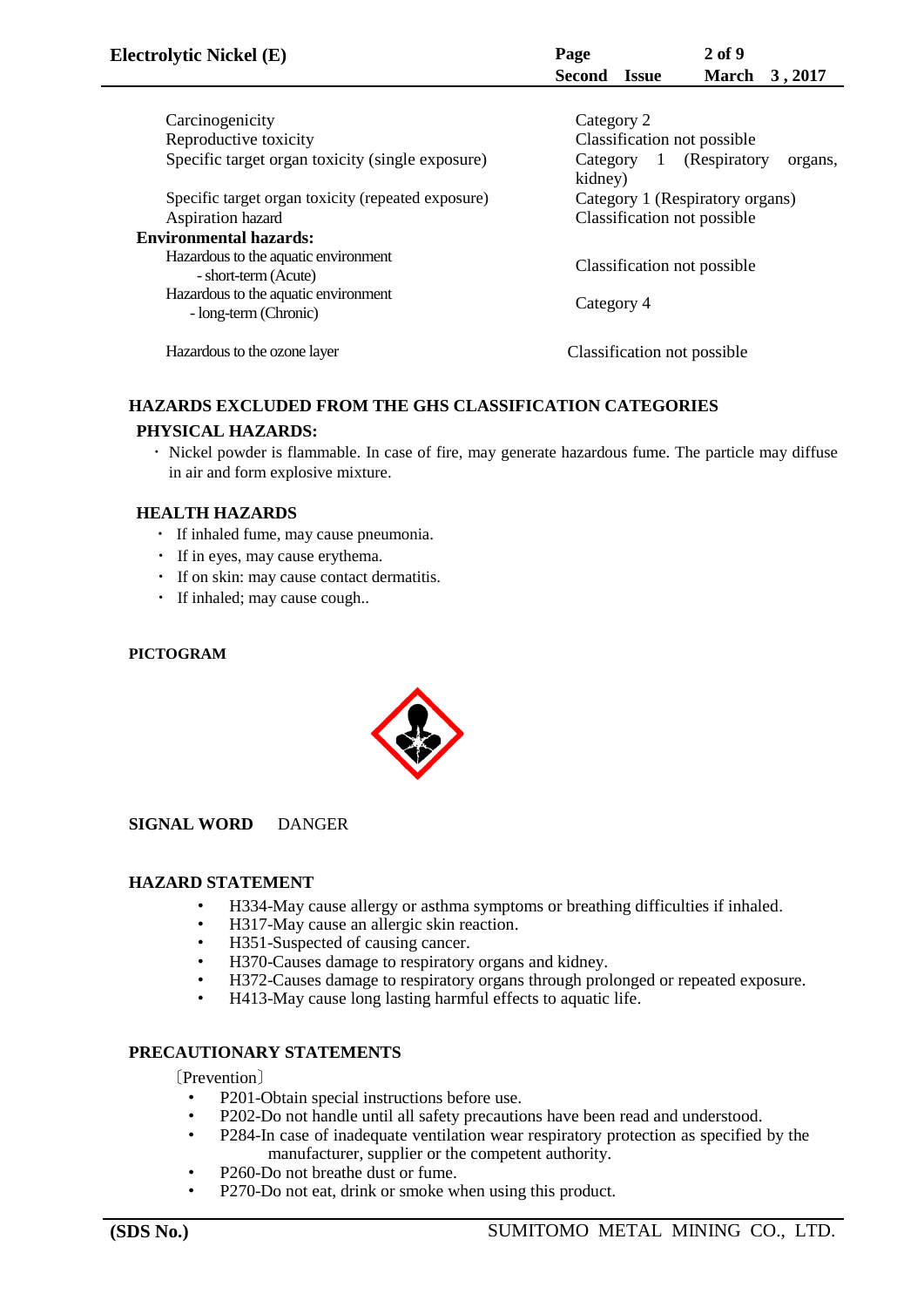| <b>Electrolytic Nickel (E)</b> | Page                | 3 of 9               |
|--------------------------------|---------------------|----------------------|
|                                | <b>Second</b> Issue | <b>March</b> 3, 2017 |

- ・ P272- Contaminated work clothing should not be allowed out of the workplace.
- P264-Wash hands thoroughly after handling.
- P273-Avoid release to the environment.

P280-Wear protective gloves/protective clothing/eye protection/face protection. 〔Response〕

- P304+P340-IF INHALED: Remove person to fresh air and keep comfortable for breathing.
- ・ P342+P311-If experiencing respiratory symptoms: Call a POISON CENTER or doctor/physician.
- P314-Get medical attention and advice if you feel unwell.
- P302+P352-IF ON SKIN: Wash with plenty of water and soap.
- P333+P313-If skin irritation or rash occurs, get medical attention.
- P308+P311-IF exposed or concerned; Call a POISON CENTER or doctor/physician.
- P308+P313-IF exposed or concerned; Get medical attention.
- P362+P364-Take off contaminated clothing and wash it before reuse.

〔Storage〕

P405-Store locked up.

〔Disposal〕

P501-Dispose of contents/container in accordance with local/regional/national/ International regulation.

## 3. COMPOSITION / INFORMATION ON INGREDIENTS

| <b>COMPONENT</b> | CAS No.   | <b>TSCA</b>  | <b>EINECS</b> | $\%$ W/W |
|------------------|-----------|--------------|---------------|----------|
| Nickel           | 7440-02-0 | <i>isted</i> | 231-111-4     | >99.80   |

## 4. FIRST AID MEASURES

| Eye contact  | Rinse cautiously with water for several minutes. Get<br>medical attention.                                                                                                 |
|--------------|----------------------------------------------------------------------------------------------------------------------------------------------------------------------------|
| Skin contact | Wash with plenty of water and soap.<br>Wash contaminated clothing before reuse.                                                                                            |
| Inhalation   | Remove victim to fresh air and keep at rest in a position<br>comfortable for breathing.<br>Immediately get medical attention.<br>Get medical attention if you feel unwell. |
| Ingestion    | Rinse mouth. Get medical attention.                                                                                                                                        |

## 5. FIRE FIGHTING MEASURES

| <b>Flammable properties</b> |                    |
|-----------------------------|--------------------|
| Flash point                 | No data available. |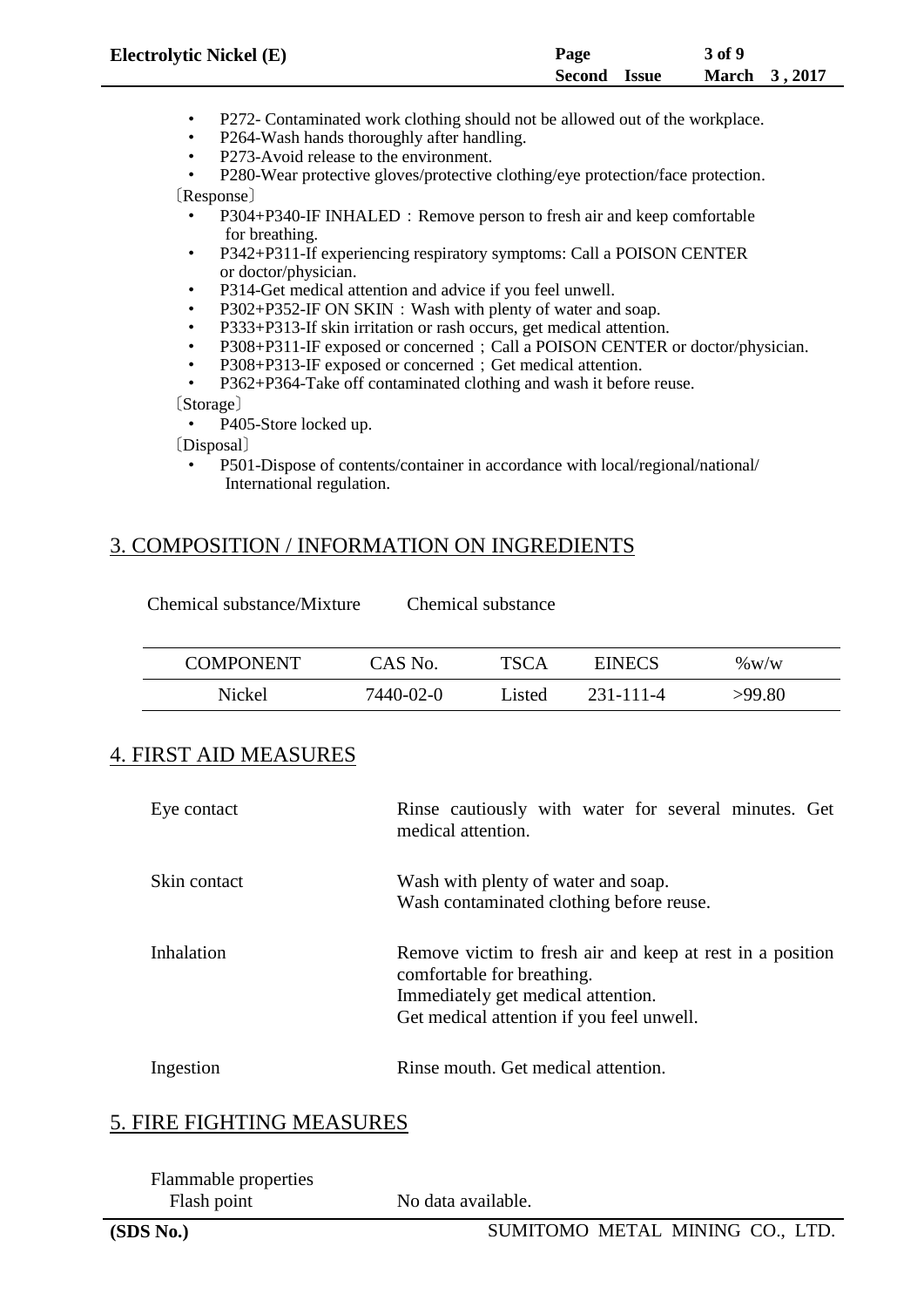| <b>Electrolytic Nickel (E)</b> | Page         | <b>4 of 9</b> |
|--------------------------------|--------------|---------------|
|                                | Second Issue | March 3, 2017 |
|                                |              |               |

| Extinguishing media                                                                           |                                                                                                        |  |  |
|-----------------------------------------------------------------------------------------------|--------------------------------------------------------------------------------------------------------|--|--|
| Suitable extinguishing media                                                                  | Metallic form is nonflammable.<br>adequate<br>Use                                                      |  |  |
| Unsuitable extinguishing media                                                                | extinguishing agents for surrounding fire.<br>In case of metal; no specific controls are needed.       |  |  |
| Protection of firefighters                                                                    | adequate<br>respiratory<br>Wear<br>protection<br>and<br>chemical-resistant clothing. (heat resistance) |  |  |
| In case of fire, irritating, corrosive or toxic gases may be<br>Specific hazards arising from |                                                                                                        |  |  |
| the chemical                                                                                  | generated. <e.g.: and="" carbonyl="" nickel="" on="" so=""></e.g.:>                                    |  |  |
| Protective<br>equipment<br>and<br>precautions for firefighters                                | Move container to safe area, if possible with low risk.                                                |  |  |
|                                                                                               | In case of metal fire, better to use sealing or suffocating<br>extinguish method.                      |  |  |

# 6. ACCIDENTAL RELEASE MEASURES

| Immediately, isolate the spilled area with adequate<br>distance for all directions.             |  |  |  |
|-------------------------------------------------------------------------------------------------|--|--|--|
| Wear adequate protector refer to Section 8 and avoid<br>contact with eyes and skin or inhaling. |  |  |  |
| Keep unnecessary and unprotected personnel from<br>entering.                                    |  |  |  |
| Do not let this substance enter the environment.                                                |  |  |  |
| Avoid entering the river or affecting to the environment.                                       |  |  |  |
| Sweep diffused spillage and place in empty container.                                           |  |  |  |
| Residual substances are collected completely with care                                          |  |  |  |
| and moved to a safe place.                                                                      |  |  |  |
| Sweep up spillage and place in a sealable empty container                                       |  |  |  |
| for later disposal.                                                                             |  |  |  |
| In case of metal; no specific controls are needed.                                              |  |  |  |
| In case of powder; remove all ignition sources.                                                 |  |  |  |
| (No-smoking, avoid spark or open flame)                                                         |  |  |  |
| In case of metal; no specific controls are needed.                                              |  |  |  |
| In case of powder; keep away from every ignition sources                                        |  |  |  |
| and combustible materials. (sparks or flame) No-smoking.                                        |  |  |  |
| Keep out of drains, sewers, basement or closed place.                                           |  |  |  |
|                                                                                                 |  |  |  |

# 7. HANDLING AND STORAGE

| Wear protective equipment and set the engineering<br>controls refer to Section 8. |
|-----------------------------------------------------------------------------------|
| Local exhaust or general ventilation may be necessary.                            |
| (Refer to Section 8)                                                              |
| Wear protective gloves when handling.                                             |
| Prevent to fall or collapse of cargo piles because of heavy                       |
| No open flame, spark or high temperature in<br>surroundings.                      |
|                                                                                   |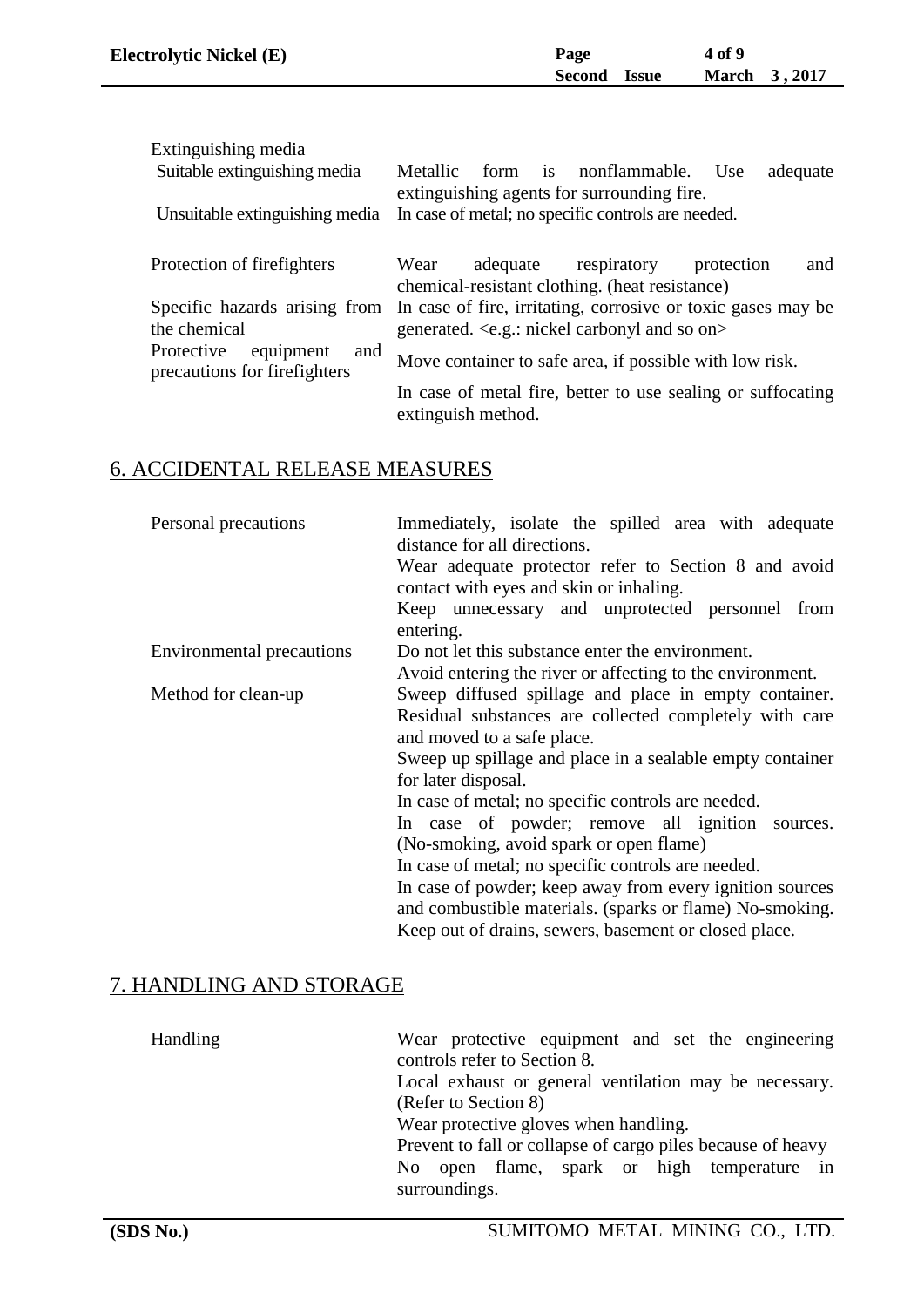| <b>Electrolytic Nickel (E)</b> | Page<br>Second Issue                                                                                                                                                                                                                                                                                                                                                                                                                                                 | 5 of 9 | March 3, 2017 |
|--------------------------------|----------------------------------------------------------------------------------------------------------------------------------------------------------------------------------------------------------------------------------------------------------------------------------------------------------------------------------------------------------------------------------------------------------------------------------------------------------------------|--------|---------------|
|                                | Use only outdoors or in a well-ventilated area.<br>Avoid breathing dust or fume.<br>Wash hands thoroughly after handling.<br>Incompatible materials; Strong oxidizers, strong acids or<br>oxygen. (refer to Section 10)                                                                                                                                                                                                                                              |        |               |
| Storage                        | In case of metal; no specific controls are needed.<br>In case of powder; provide adequate engineering control<br>for treating hazardous material as lighting or ventilation.<br>Keep away from acids and store in a cool, well-ventilated<br>place.<br>Keep container tightly closed and store in a cool,<br>well-ventilated place.<br>Store keeping away from incompatible materials such as,<br>Strong oxidizers, strong acids or oxygen. (refer to<br>Section 10) |        |               |

# 8. EXPOSURE CONTROLS / PERSONAL PROTECTION

| Exposure guidelines            | ACGIH or JSOH has established the following exposure<br>limits.<br><acgih> <math>1.5</math>mg/m<sup>3</sup> (TWA)(as Ni, Elemental)<br/><jsoh> <math>1</math>mg/m<sup>3</sup> (TWA)(as Ni)</jsoh></acgih>                                                                                                      |
|--------------------------------|----------------------------------------------------------------------------------------------------------------------------------------------------------------------------------------------------------------------------------------------------------------------------------------------------------------|
| Engineering controls           | Store keeping away from acids.<br>Handle only in fully enclosed systems with local exhaust<br>or other equipment to keep airborne concentrations below<br>exposure limits.<br>In case of dust; provide local exhaust.<br>Use ventilators if dust or fume may foam during the<br>process with high temperature. |
| Personal protective equipments |                                                                                                                                                                                                                                                                                                                |
| Respiratory protection         | Wear respiratory protection.                                                                                                                                                                                                                                                                                   |
| Skin protection                | Wear protective gloves.                                                                                                                                                                                                                                                                                        |

| Skin protection                | Wear protective gloves.                                   |
|--------------------------------|-----------------------------------------------------------|
| Eye / face protection          | Wear eye protection (e.g. A pair of goggles).             |
|                                | Wear protective clothing or face protection if necessary. |
| General hygiene considerations | Do not eat, drink or smoke during work.                   |
|                                | Wash hands thoroughly after handling.                     |

# 9. PHYSICAL AND CHEMICAL PROPERTIES

| Appearance    | Metal           |
|---------------|-----------------|
| Color         | White silver    |
| Odor          | <b>Odorless</b> |
| Melting point | 1453 °C         |
| Boiling point | 2730 °C         |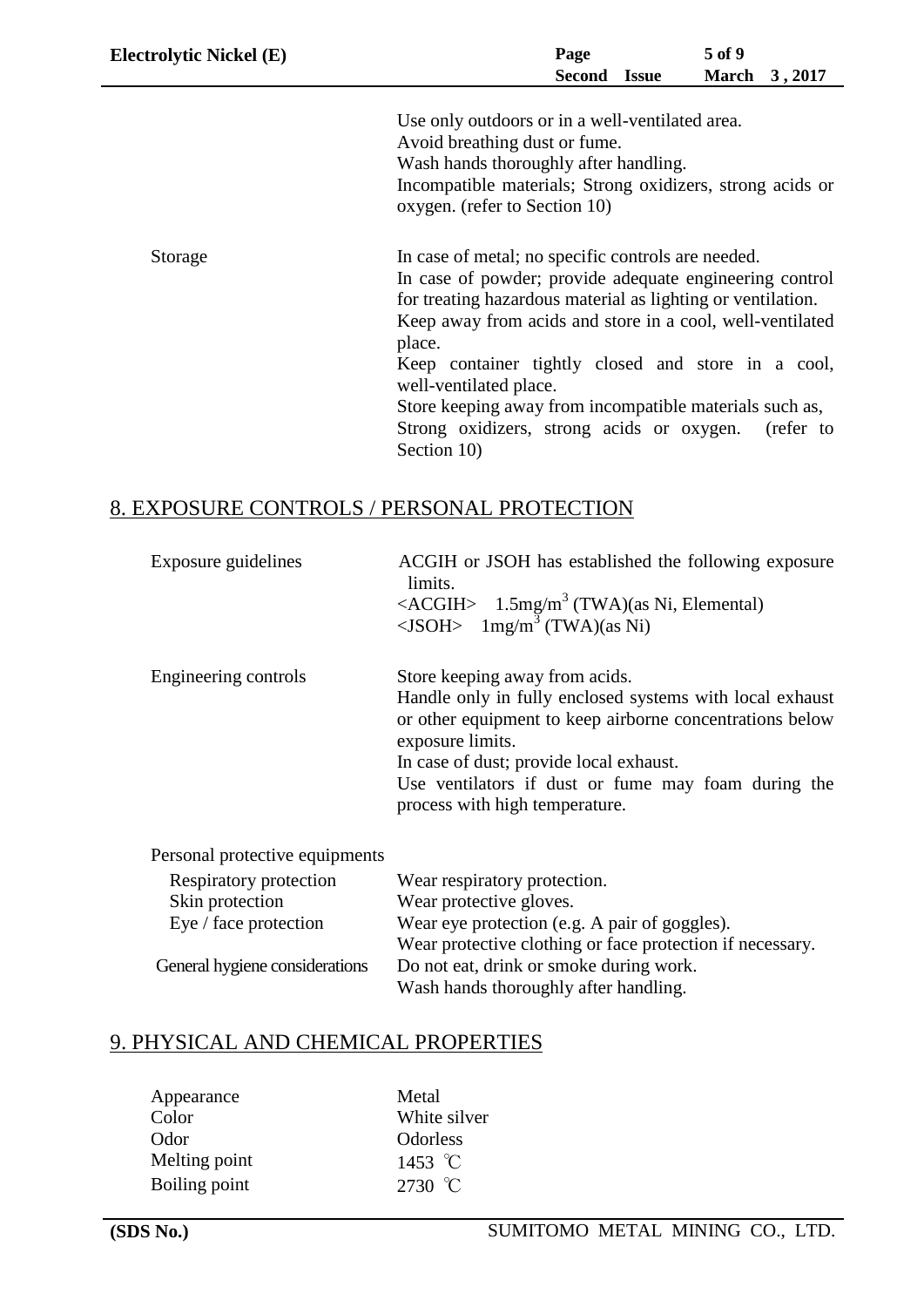| <b>Electrolytic Nickel (E)</b> |                                 | Page<br>Second | Issue | 6 of 9<br>March | 3,2017 |
|--------------------------------|---------------------------------|----------------|-------|-----------------|--------|
| Flash point                    | No data available.              |                |       |                 |        |
| Explosive range                | No data available.              |                |       |                 |        |
| Vapor pressure                 | No data available.              |                |       |                 |        |
| Vapor density                  | No data available               |                |       |                 |        |
| Specific gravity               | $8.9(20^{\circ}\text{C})$       |                |       |                 |        |
| Solubility in water            | Insoluble.                      |                |       |                 |        |
| Partition                      | Coefficient: No data available. |                |       |                 |        |
| n-octanol/water                |                                 |                |       |                 |        |
| Auto-ignition point            | No data available.              |                |       |                 |        |

| Odor threshold         | No data available.                                                                |
|------------------------|-----------------------------------------------------------------------------------|
| Evaporation rate       | No data available.                                                                |
| <b>Combustibleness</b> | Powder is flammable. Particulate is more hazardous and<br>easily fire or explode. |

# 10. STABILITY AND REACTIVITY

Decomposition temperature No data available.

| Chemical stability                  | Stable under normal condition.                                                                                                                                                                                                                                         |  |  |  |
|-------------------------------------|------------------------------------------------------------------------------------------------------------------------------------------------------------------------------------------------------------------------------------------------------------------------|--|--|--|
| Conditions to avoid                 | Contact with incompatible materials.<br>Dust or particle mixed with air may be explosive.                                                                                                                                                                              |  |  |  |
| Incompatible materials              | Strong oxidizers, strong acids, oxygen.                                                                                                                                                                                                                                |  |  |  |
| Hazardous decomposition<br>products | On combustion, form nickel carbonyl etc.                                                                                                                                                                                                                               |  |  |  |
| Possibility<br>of<br>reactions      | hazardous Violently react with oxidizer such as titanium powder,<br>potassium perchlorate and potassium nitrate and may<br>cause fire or explosion.<br>Violently react with oxygen and may cause fire or<br>explosion.<br>Violently react with acid and form hydrogen. |  |  |  |

# 11. TOXICOLOGICAL INFORMATION

| Acute toxicity $-$ oral           | $LD_{50} > 5000$<br>mg/kg<br>(rat) |
|-----------------------------------|------------------------------------|
| Acute toxicity – dermal           | No data available.                 |
| Acute toxicity–inhalation         | No data available.                 |
| Skin corrosion/irritation         | No data available.                 |
| Serious eye damage/eye irritation | No data available.                 |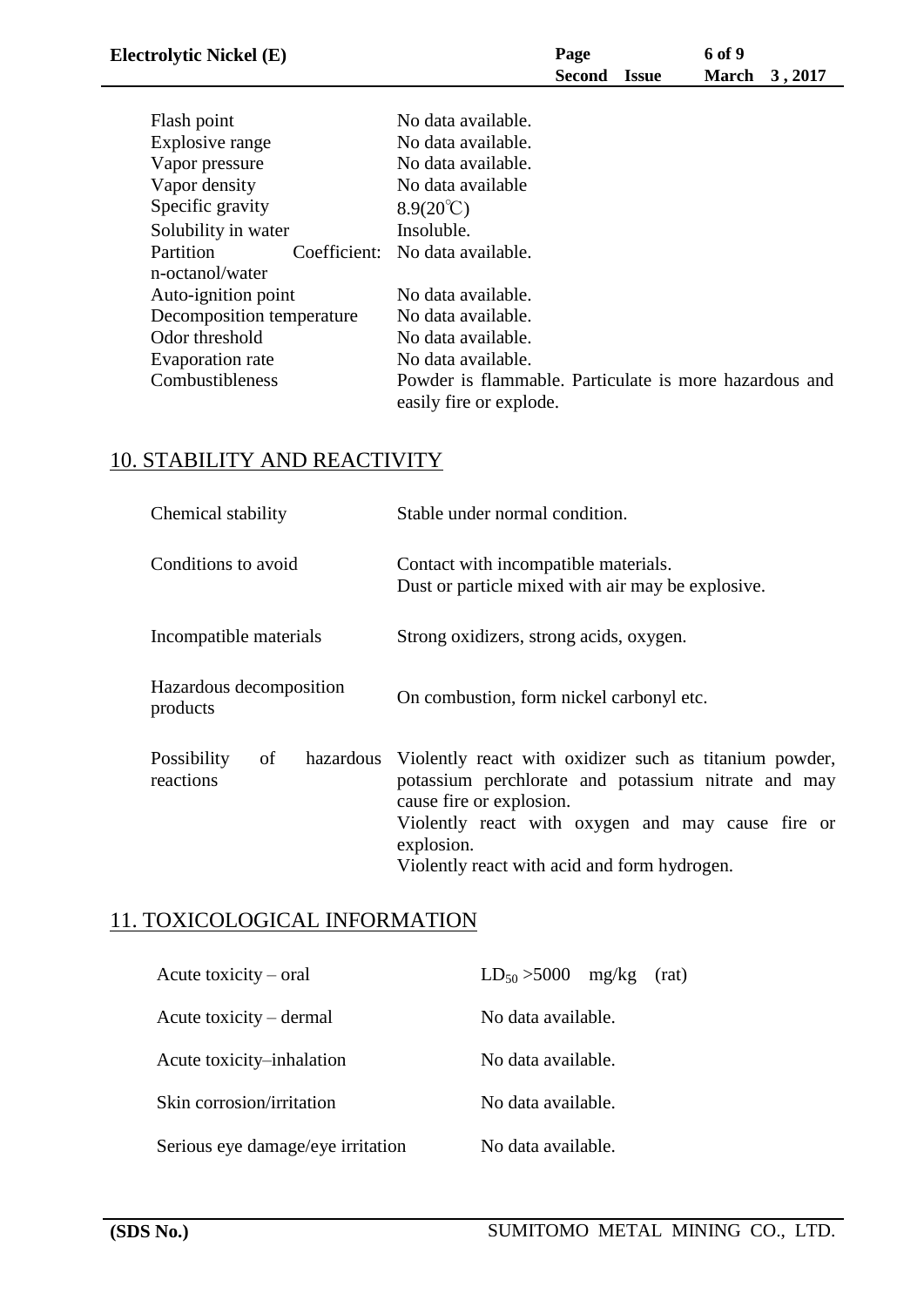| <b>Electrolytic Nickel (E)</b>                        | 7 of 9<br>Page<br>Second Issue<br>March 3, 2017                                                                                                                                                                                                                                                                                                                                                                                            |
|-------------------------------------------------------|--------------------------------------------------------------------------------------------------------------------------------------------------------------------------------------------------------------------------------------------------------------------------------------------------------------------------------------------------------------------------------------------------------------------------------------------|
| Respiratory sensitization                             | If inhaled; May cause allergy, asthma or<br>breathing difficulties if inhaled. Listed as<br>Group 2 by the Japan Society of Occupational<br>Health and listed as respiratory sensitization<br>substances by the Japanese<br>Society of<br>Occupational Allergy and DFG.                                                                                                                                                                    |
| Skin sensitization                                    | May be skin sensitizer in humans.<br>Listed as Group 1 by the Japan Society of<br>Occupational Health and listed<br>as skin<br>sensitization substances by the<br>Japanese<br>Society of Occupational Allergy and DFG.                                                                                                                                                                                                                     |
| Germ cell mutagenicity                                | Insufficient data to classify.                                                                                                                                                                                                                                                                                                                                                                                                             |
| Carcinogenicity                                       | May cause cancer.<br>As nickel metal :<br>IARC : Group 2B (Possibly carcinogenic<br>to humans)<br>$NTP : R$ (Reasonably anticipated to be<br>carcinogens)                                                                                                                                                                                                                                                                                  |
| Reproductive toxicity                                 | No data available.                                                                                                                                                                                                                                                                                                                                                                                                                         |
| Specific target organ toxicity<br>(single exposure)   | The cell walls of the pulmonary alveoli are<br>injured and cause pulmonary edema, and<br>necrosis of renal tubule are reported. The target<br>organ may be respiratory system and kidney.<br>As nickel compound, may cause nausea,<br>diarrhea, giddiness or headache in humans.                                                                                                                                                           |
| Specific target organ toxicity<br>(repeated exposure) | Pleurisy, pneumonia, congestion or edema and<br>increase of stratified thing unified on the<br>alveolar membrane are observed in animal<br>experiment. The target organ may<br>be<br>respiratory system. Repeated exposure to nickel<br>nickel compounds may damage<br>the<br><sub>or</sub><br>of respiratory system at<br>membrane<br>the<br>established level. Prolonged exposure at high<br>concentration may cause pulmonary fibrosis. |
| Aspiration hazard                                     | No data available.                                                                                                                                                                                                                                                                                                                                                                                                                         |

# 12. ECOLOGICAL INFORMATION

Hazardous to the aquatic environment - short-term (Acute) No data available.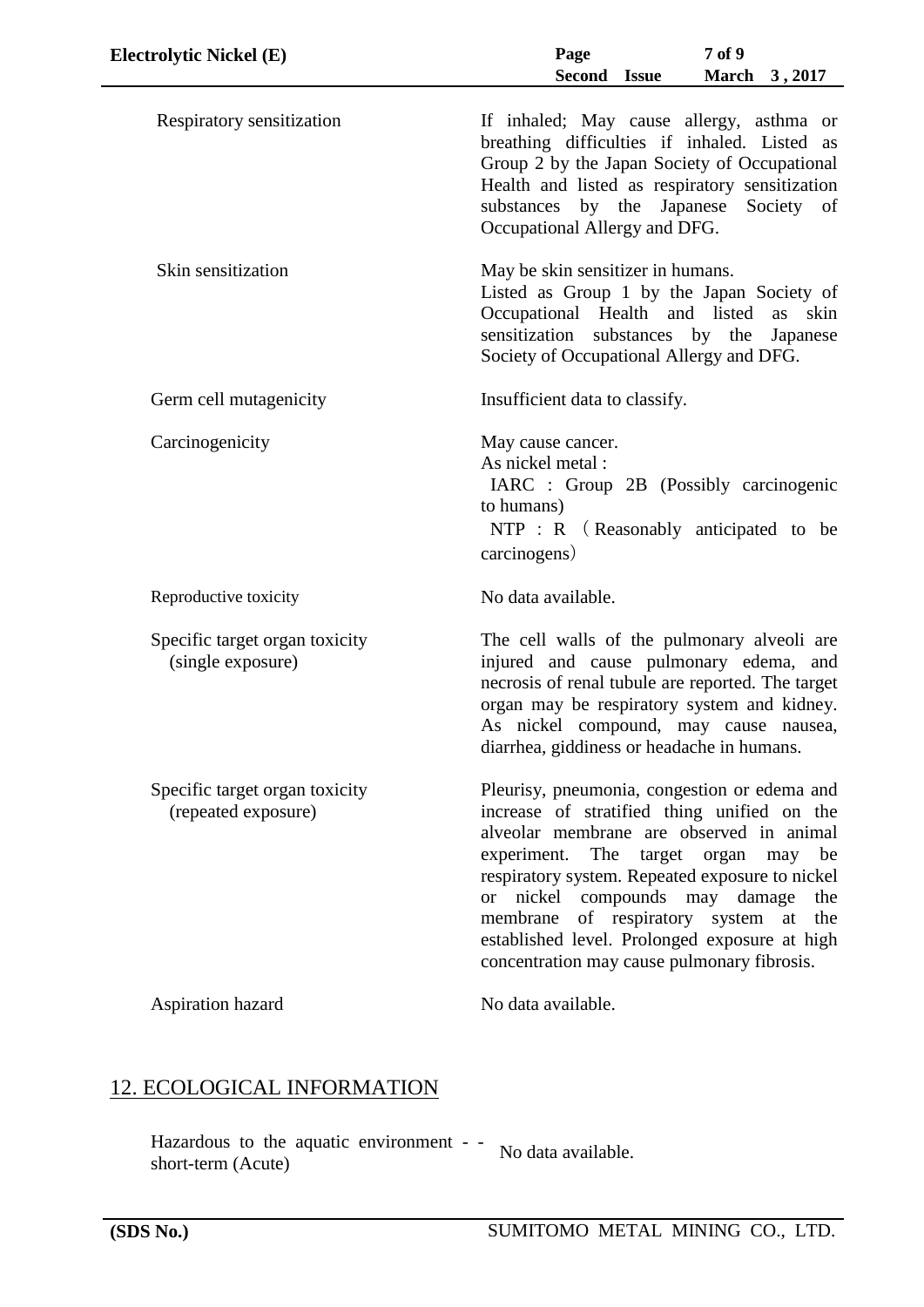| <b>Electrolytic Nickel (E)</b>                                                     | Page                                                  | 8 of 9        |
|------------------------------------------------------------------------------------|-------------------------------------------------------|---------------|
|                                                                                    | Second<br><b>Issue</b>                                | March 3, 2017 |
| Hazardous to the aquatic environment - - May cause long lasting harmful effects to |                                                       |               |
| long-term (Chronic)                                                                | aquatic life.                                         |               |
|                                                                                    | This substance is metal. No data is available         |               |
| Hazardous to the ozone layer                                                       | about the behavior in the water.<br>No data available |               |

## 13. DISPOSAL CONSIDERATIONS

- ・ Please consult us about the possibility of recycling.
- ・ Disposal should be in accordance with applicable regional, national and local laws and regulations.
- ・ When order to dispose the remainder to the private or public waste disposer, inform the physico-chemical and health hazards of this substance.
- ・ Container should be cleaned up prior to recycling or dispose in accordance with applicable regional, national and local standard method.
- ・ Empty container should be cleaned up prior to disposal.

### 14. TRANSPORT INFORMATION (not meant to be all-inclusive)

### 15. REGULATORY INFORMATION (not meant to be all-inclusive)

TSCA Inventory Listed

This product is followed by the competent regulations in an applicable country or region.

## 16. OTHER INFORMATION

Reference

- 1 IPCS ; ICSC Card No. 0062 (2001)
- 2 The Merck Index 13th Ed. (2001)
- 3 European Center of Ecotoxicology and Toxicology of Chemicals(ECETOC) ; Technical Report No. 33 (1989)
- 4 JSOH ; Recommendation of Occupational Exposure Limits(2007-2008). J. Occup. Health. 49, 328-344 (2007) <Japanese>
- 5 環境省リスク評価 第3巻(2005)
- 6 Environment Canada:Priority Substance Assessment Reports (1994)
- 7 NTP(2005)